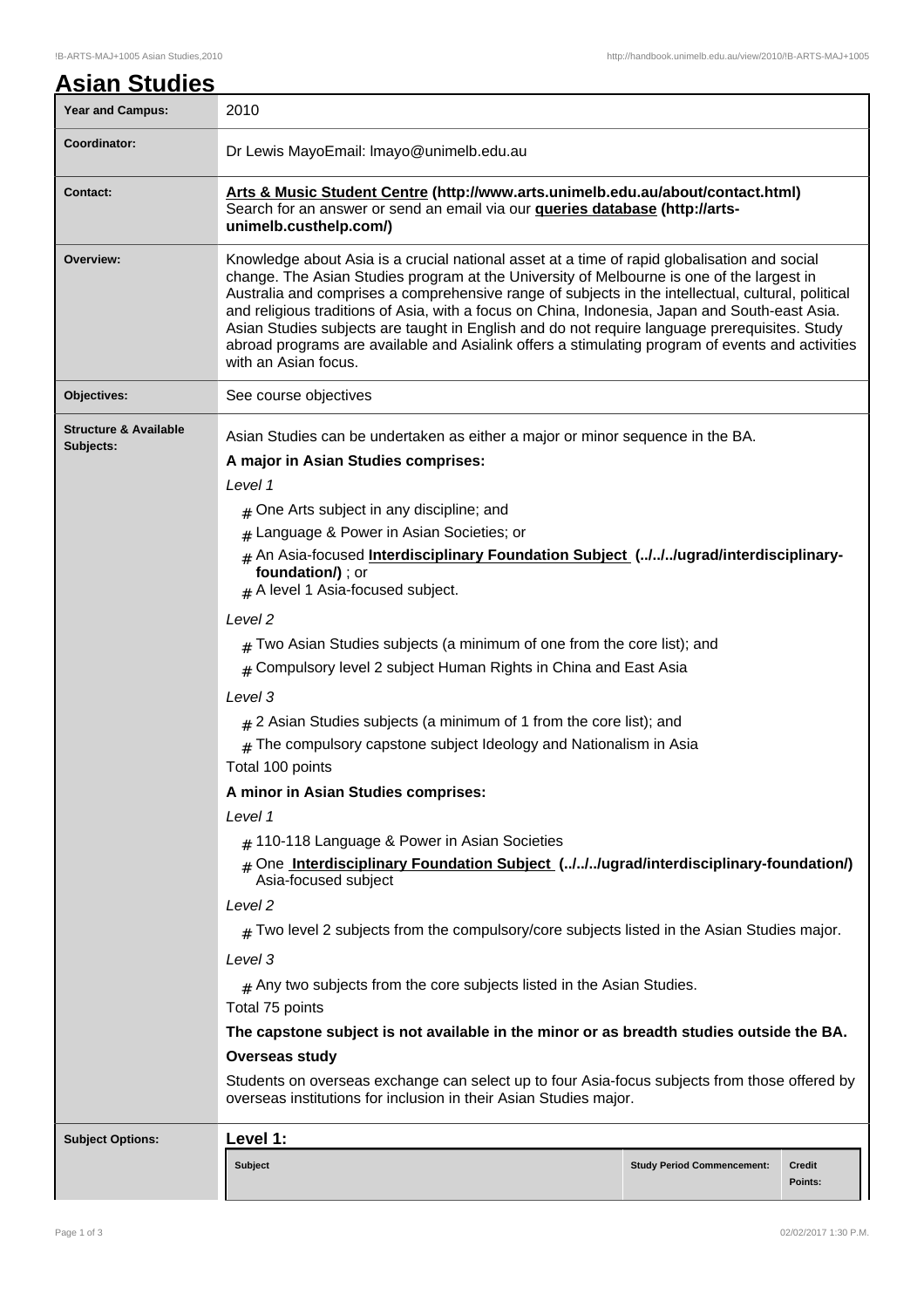| ASIA10001 Language and Power in Asian Societies                                                              | Semester 1                        | 12.50                    |
|--------------------------------------------------------------------------------------------------------------|-----------------------------------|--------------------------|
| <b>Level 2 Compulsory:</b><br>This is a compulsory subject for students completing a major in Asian Studies. |                                   |                          |
| Subject                                                                                                      | <b>Study Period Commencement:</b> | <b>Credit</b><br>Points: |
| CHIN20025 Human Rights in China & East Asia                                                                  | Semester 2                        | 12.50                    |
| evel 2 Core:                                                                                                 |                                   |                          |
| Subject                                                                                                      | <b>Study Period Commencement:</b> | <b>Credit</b><br>Points: |
| CHIN20007 Chinese Studies: Culture and Empire                                                                | Semester 1                        | 12.50                    |
| CHIN20008 China Since Mao                                                                                    | Semester 2                        | 12.50                    |
| 110-229 Contemporary Japan                                                                                   | Not offered 2010                  | 12.50                    |
| 110-243 Asian Performing Arts: Global and Local                                                              | Not offered 2010                  | 12.50                    |
| 110-244 Islam and the State in Indonesia                                                                     | Not offered 2010                  | 12.50                    |
| <b>Level 2 Electives:</b>                                                                                    |                                   |                          |
| Subject                                                                                                      | <b>Study Period Commencement:</b> | <b>Credit</b><br>Points: |
| HIST20010 Great Empires of Islamic Civilisation                                                              | Semester 2                        | 12.50                    |
| HIST20034 Modern Southeast Asia                                                                              | Semester 1                        | 12.50                    |
| ASIA20001 Media and Everyday Life in Asia                                                                    | Semester 1                        | 12.50                    |
| <b>Level 3 Capstone:</b><br>The capstone is compulsory for students completing a major in Asian Studies.     |                                   |                          |
| Subject                                                                                                      | <b>Study Period Commencement:</b> | <b>Credit</b><br>Points: |
| ASIA30002 Identity, Ideology & Nationalism in Asia                                                           | Semester 2                        | 12.50                    |
| evel 3 Core:                                                                                                 |                                   |                          |
| Subject                                                                                                      | <b>Study Period Commencement:</b> | <b>Credit</b><br>Points: |
| CHIN30001 Classic Chinese Civilisation                                                                       | Semester 2                        | 12.50                    |
| CHIN30002 Taiwan & Beyond: Chinese Settler Culture                                                           | Semester 1                        | 12.50                    |
| 110-312 Popular Cultures in Indonesia                                                                        | Not offered 2010                  | 12.50                    |
| INDO30006 Literature & the Making of Indonesia                                                               | Semester 2                        | 12.50                    |
| JAPN30002 Social Problems in Japan                                                                           | Semester 2                        | 12.50                    |
| evel 3 Electives:                                                                                            |                                   |                          |
| Subject                                                                                                      | <b>Study Period Commencement:</b> | <b>Credit</b><br>Points: |
| HIST30014 Making China Modern                                                                                | Semester 2                        | 12.50                    |
|                                                                                                              |                                   |                          |
| HIST30015 The Modern Middle East                                                                             | Semester 1                        | 12.50                    |
| POLS30011 Chinese Politics and Society                                                                       | Semester 1                        | 12.50                    |